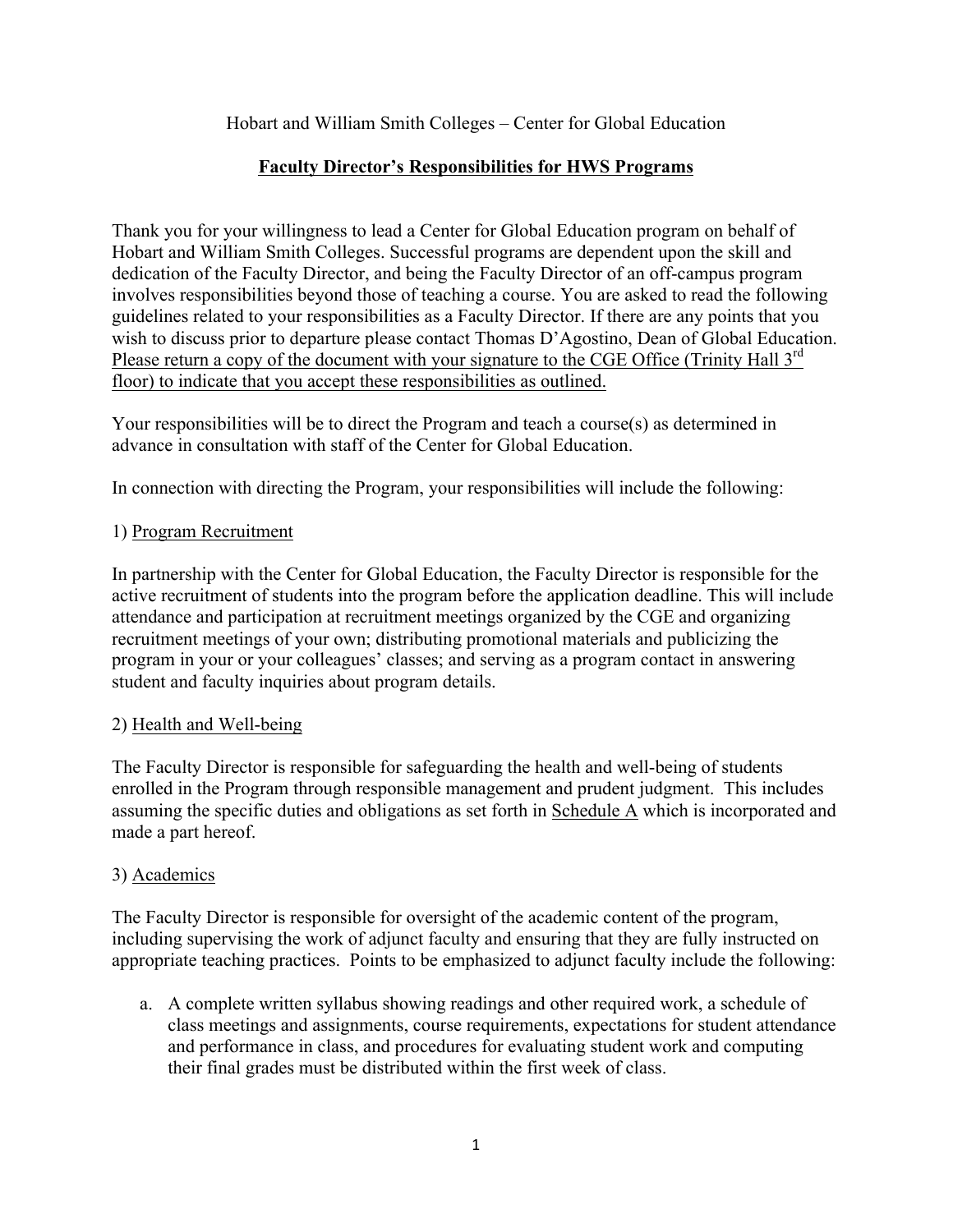- b. Procedures for evaluating student work and computing their final grades should include, for example, the number and type of papers, presentations, projects, exams, and other work; expectations for attendance and class participation; and the weight assigned each in the calculation of the final grade.
- c. Except for illness (medical proof of which may be required), students should be expected to attend all classes and participate in all other assigned activities.
- d. HWS policy on the total number of scheduled class hours for a regular term course (170 minutes per week for a 14-week semester) must be made clear and observed.
- e. Final grading must be discussed with the instructor prior to leaving the country so that the Faculty Director and Hobart and William Smith Colleges can be confident that appropriate standards have been maintained. Ideally the grades should be submitted at that time, but if this is not feasible a specific timetable for submission must be agreed upon. It is particularly important that grades in courses taught by adjunct faculty be submitted in a timely manner. The Faculty Director is responsible for ensuring that all grade reports are submitted to the HWS Registrar's Office as soon as possible after the completion of the Program.

#### 4) Student Registration

The Faculty Director is responsible for assisting students with registration procedures for the following semester. If the group will be away on a program-related activity and without internet access at the time of registration, the Faculty Director must contact the CGE and the Registrar's Office to discuss alternative arrangements to ensure students are able to register in a timely way.

#### 5) Academic and Social Discipline

The Faculty Director is responsible at all times for student academic and social discipline within the Program. Students are understood to be subject to the academic and social codes of conduct of HWS and the conditions detailed in the "Behavior Standards Agreement" (signed by each student as a condition of Program participation) and to be subject to institutional discipline when in violation of those codes. In the event a student fails to meet any of these conditions, the Faculty Director will ordinarily immediately consult with the Dean of Global Education and the appropriate HWS Dean. In collaboration with the CGE, the Office of Campus Life, and the appropriate Dean, the Faculty Director has the authority to require the withdrawal and return home of any student who violates the "Behavior Standards Agreement," the HWS academic or social regulations, or local criminal laws; engages in conduct that could bring the Program into disrepute; engages in disruptive behavior; threatens their own health and well-being or the health and well-being of other students; or undermines the Faculty Director's authority in rightful pursuit of the Faculty Director's responsibilities. A student who has been found in violation of program standards may appeal their removal from a program by submitting a letter of appeal to the Provost and Dean of Faculty within 24 hours of receiving notification about removal from the program. Upon receiving an appeal the Provost and Dean of Faculty will consult with relevant staff and program participants, as needed, and render a decision. The ruling of the Provost and Dean of Faculty will be final.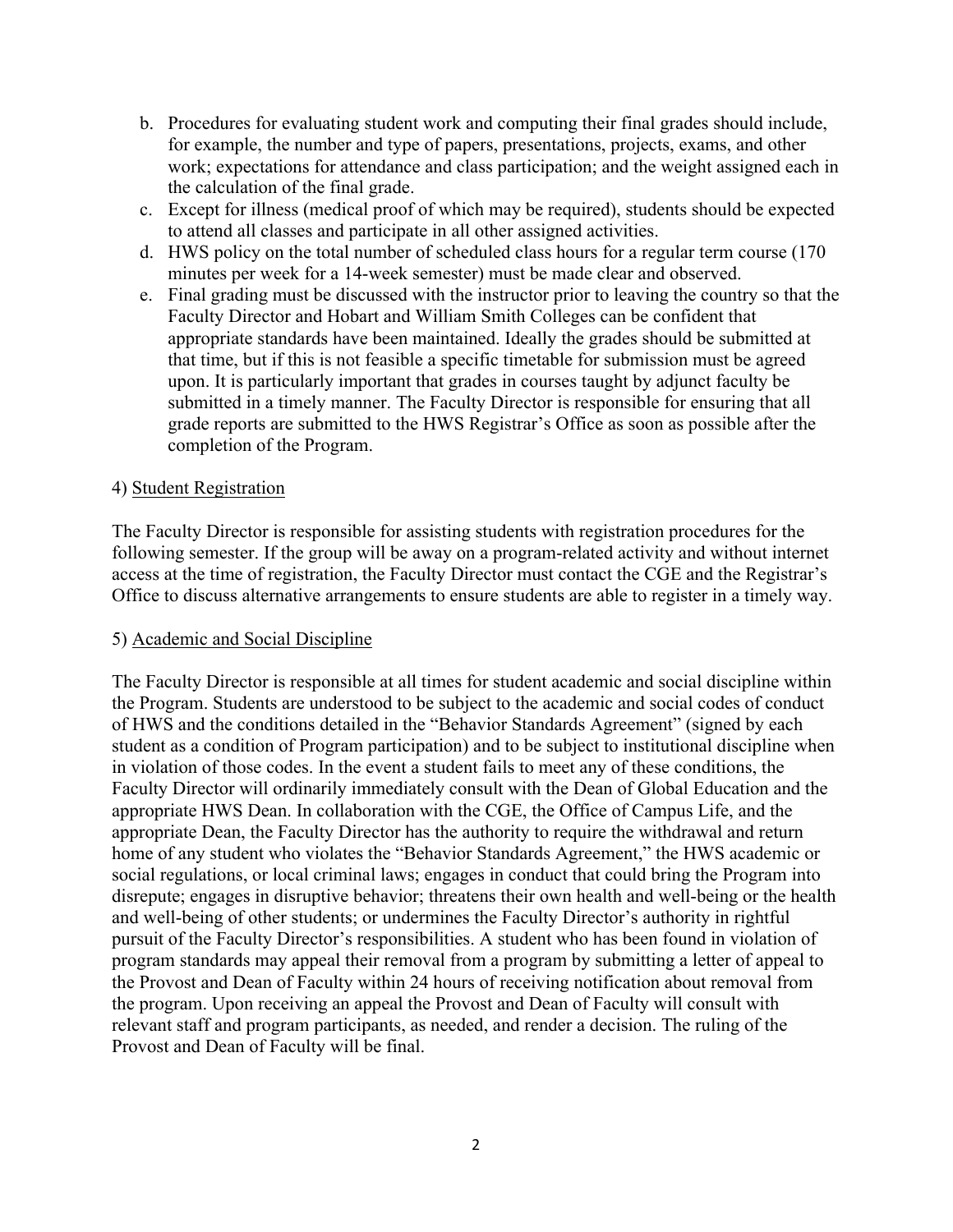## 6) Student Housing

The Faculty Director is responsible for general oversight of all student housing arrangements. The Faculty Director is responsible for providing the Center for Global Education at HWS a complete list of student addresses and contact numbers (as well as their own address and telephone number) as soon as possible upon arrival.

### 7) Social Activities and Excursions

The Faculty Director is responsible for general oversight of all program-related activities and excursions. The Faculty Director, or a designate clearly identified to students as the Faculty Director's surrogate, is expected to accompany students on all formally sponsored group academic and social excursions.

### 8) Emergency Contact Info and Student Whereabouts

The Faculty Director is responsible for ensuring that students know how to contact the Faculty Director or a designate at all times and for being generally available to students for consultation and in case of emergencies. The Faculty Director is also responsible for knowing each student's whereabouts at all times, including travel plans over weekends and breaks. This should include a clear sign-out policy for which all students are held responsible. It should be possible to report on the expected whereabouts of every student for whom the Faculty Director is responsible at all times.

#### 9) Budget

In partnership with the Dean of Global Education, the Faculty Director is responsible for the development of the program budget. A standard budget worksheet is used to generate the appropriate budget line items for the development and maintenance of the program from start to finish. The Faculty Director is responsible for oversight of all Program funds and expenditures against the budget, including notifying the Dean of Global Education in the event of the need for authorization of any extraordinary expenditure. An expense log is provided, and accurate records of expenses should be kept, along with supporting receipts whenever possible, and submitted with the final report. The Faculty Director is expected to prepare and submit a final fiscal report within three weeks of the end of the program.

#### 10) Course and Program Evaluations

Evaluations for the course(s) taught by the Faculty Director as part of semester-long study abroad programs will be administered online through the same process as is used for on-campus courses.

The CGE will email a link to an online overall *program* evaluation to students near the end of the program and will let the Faculty Director know that this has been done. This evaluation asks students for general feedback on their courses but is not as detailed as the specific *course*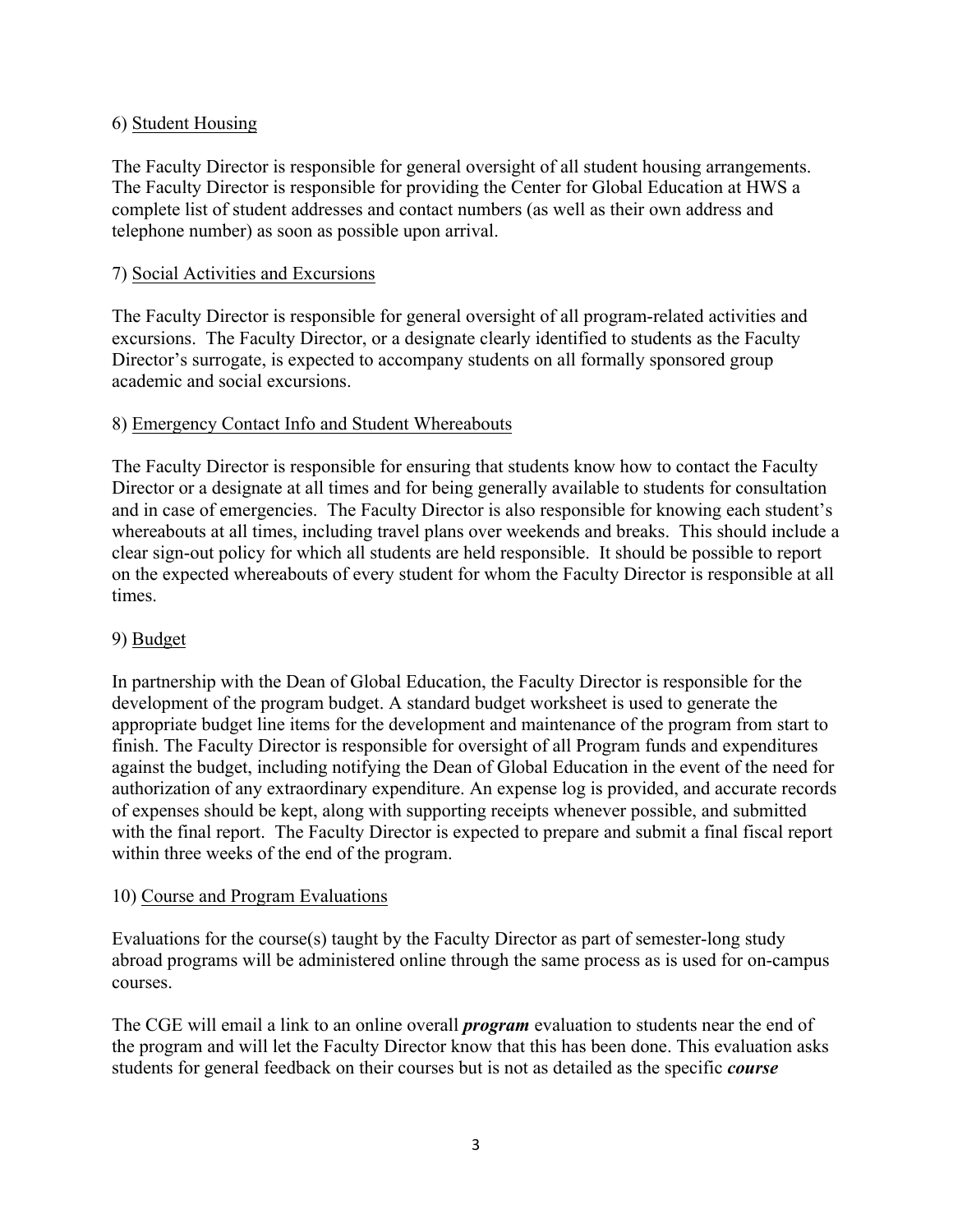evaluation. Please remind students to complete these evaluations. A report based on the program evaluation feedback will be provided to the Faculty Director after program grades are in.

## 11) Final Report

The Faculty Director is responsible for submission of a final written narrative report within three weeks of completion of the Program. The report should include both a full description and a comprehensive evaluation of the Program. Some of the elements to include are:

- a. A statement of the goals and objectives for the Program.
- b. An evaluation of the courses, including those taught by adjunct faculty.
- c. A summary of excursions, guest lecturers and speakers, visits, and other special events, and an assessment of their value relative to Program goals and objectives.
- d. An evaluation of student responses to various aspects of the Program housing/homestay experience, meals, classes, excursions, group dynamic, etc.
- e. An assessment of services provided by host institutions and/or contractual agents.
- f. Suggestions for future Program Directors: What worked? What did not work? What improvements would you make?
- g. A record of any significant medical problems or other unexpected difficulties, including any disciplinary problems and actions taken.
- h. A list of possible contacts for future Programs.
- i. An overall assessment of the Program, relative to its goals and objectives.

## 12) Additional Responsibilities

- a. The Faculty Director is responsible for ensuring that students are met upon their arrival by the Faculty Director or a formal designate and that students are advised before departure of all arrival protocols and arrangements.
- b. The Faculty Director should inform the Center for Global Education immediately of any students who fail to report on the assigned date or of any students whose travel plans are known to be disrupted.
- c. Students should be informed about how to contact the Faculty Director and whom to contact for immediate emergency assistance at all times.
- d. The Faculty Director should compile a list of all local emergency numbers as soon as possible upon arrival, including those of doctors, police or other civil authorities, embassy and consular offices, and administrative officers of host institutions. In addition, the Faculty Director should compile a list of contact numbers for all of the students participating in the program. The CGE will provide the Faculty Director with phone numbers and email addresses for individuals to contact for each student in the event of an emergency.
- e. The Faculty Director is responsible for managing any medical and other emergency situations that may occur. The Faculty Director should be familiar with emergency procedures and how to utilize the CISI insurance all program participants have to locate medical doctors and facilities.
- f. The Faculty Director should be aware of contingency fund policies and under what circumstances these funds may be used.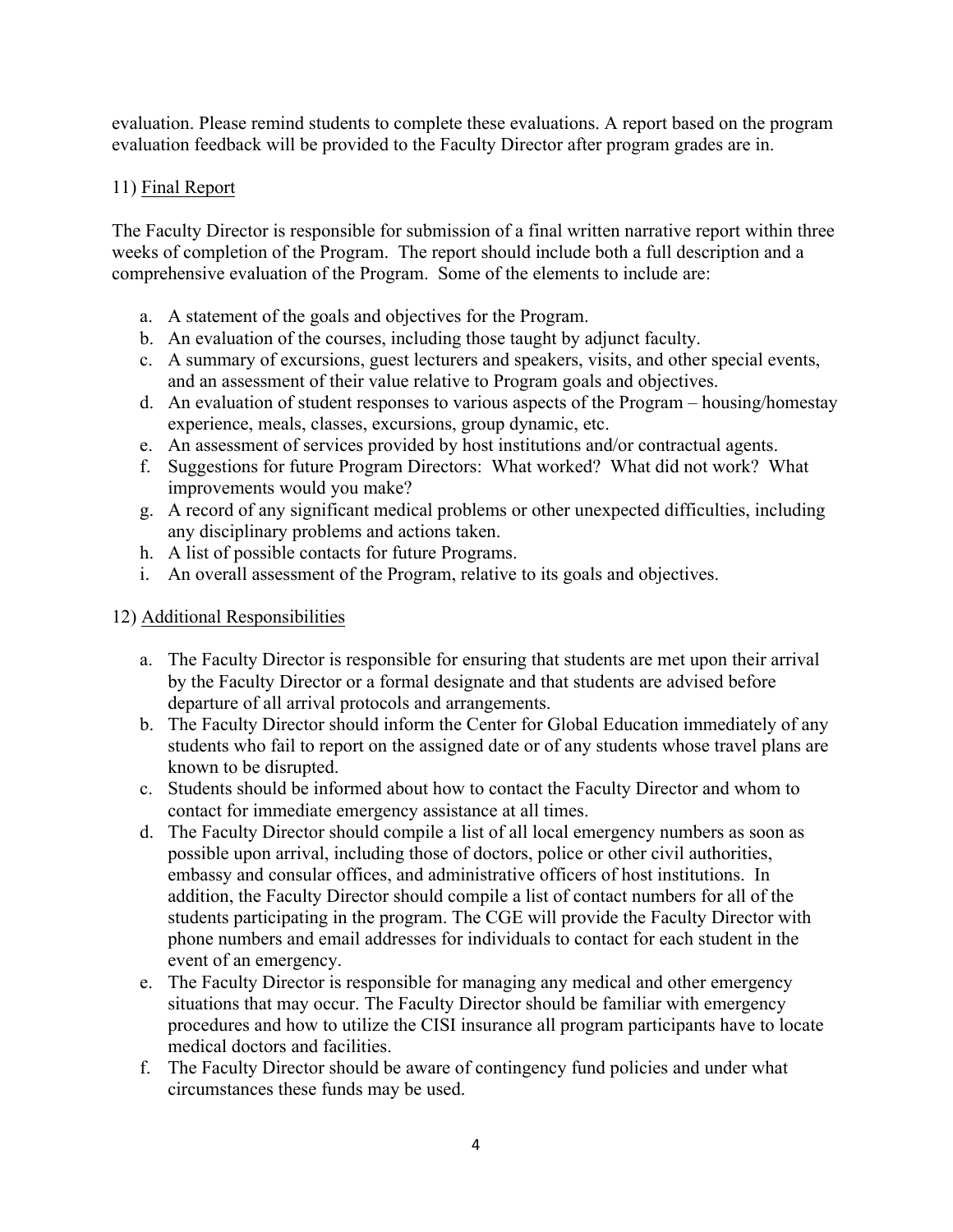- g. The Faculty Director should be aware of HWS alcohol and drug policies and be aware of, and sensitive to, the laws of the host country regarding alcohol consumption and illegal drug use.
- h. The Faculty Director is responsible for making reasonable accommodation(s) for a student with documented special needs or a disability.
- i. The Faculty Director must be aware of and understand HWS Title IX policies and all other relevant policies related to racial or other discriminatory harassment and take appropriate action, in consultation with HWS officials, if a complaint is made.

## 13) In the Event of an Emergency

The Faculty Director is authorized, in the event of an individual or group emergency, including a medical, natural, or national emergency, to act with the full authority of Hobart and William Smith Colleges to take prompt action to strive to ensure the safety and well-being of all students. The Faculty Director should advise the Dean of Global Education at HWS immediately of any threat of political or civil disturbance or possible natural threat and will coordinate with the CGE and with representatives from CISI (and its affiliate Drum-Cussac/Crisis24) to promptly implement a plan that will strive to ensure the safety and security of the group. To the fullest extent possible any communication to parents should be vetted by the Dean of Global Education and appropriate campus officials to ensure consistency of message. The "Emergency Procedures and Evacuation Guidelines" developed by the CGE should be reviewed in advance of the Program and followed during the course of the Program.

### 14) Indemnification

This letter further confirms for you that Hobart and William Smith Colleges agree to indemnify and hold you harmless from and against any losses, liabilities, damages, claims, and expenses incurred by you or asserted against you as a result of actions taken by you within your scope of employment with Hobart and William Smith Colleges while serving as Faculty Director of this Program. This agreement applies so long as you comply in good faith with the terms and conditions of this Agreement and your actions are in good faith and in the reasonable belief that you are acting in the best interest of Hobart and William Smith Colleges in your capacity as Faculty Director and provided you give Hobart and William Smith Colleges prompt written notice upon your becoming aware of a potential or threatened claim or if a claim is interposed.

I acknowledge and agree to the responsibilities and duties described above.

## **Faculty Director**

| Name: | Date: |  |
|-------|-------|--|
|       |       |  |

Signature: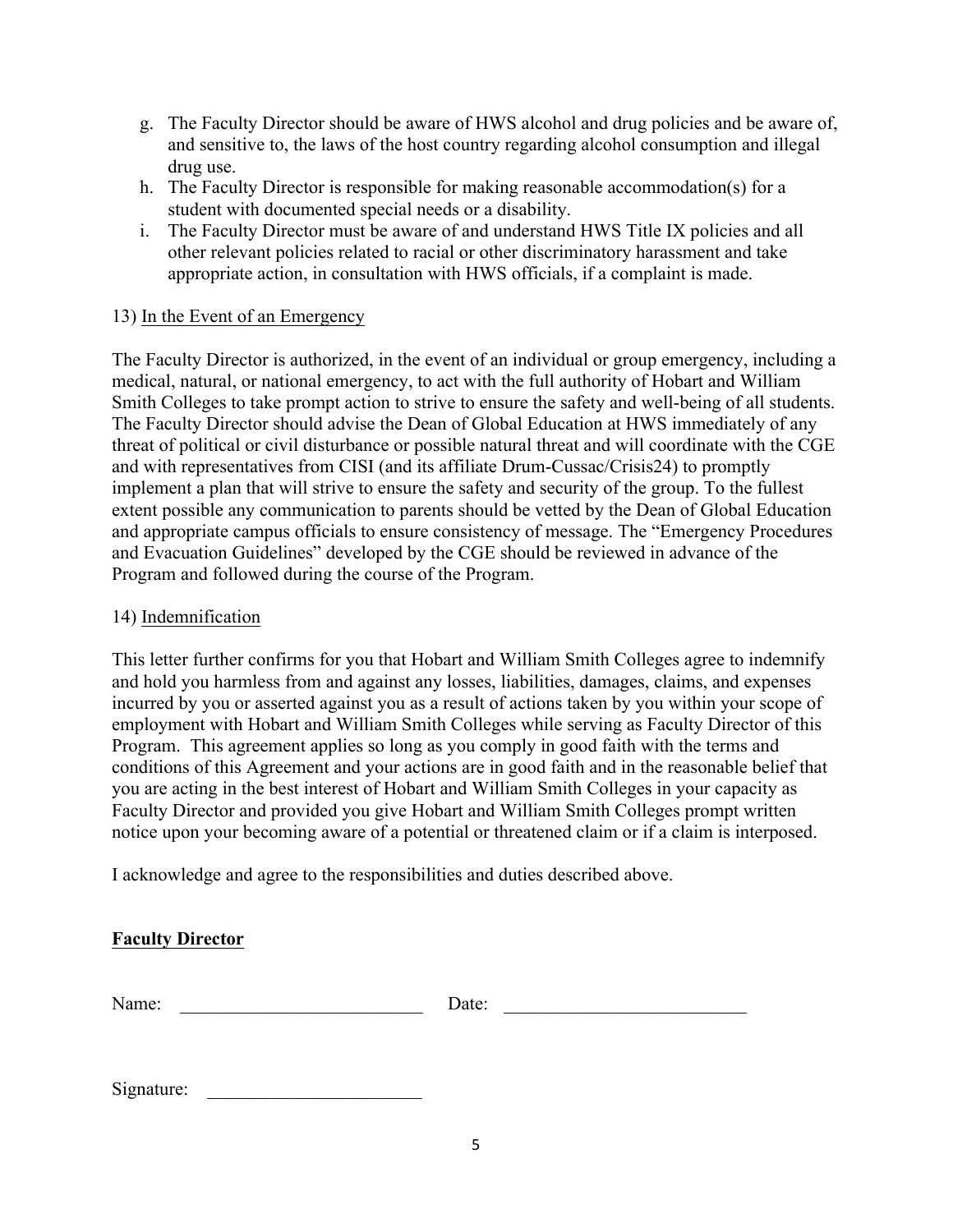## Schedule A

The Faculty Director is obligated to perform the following duties:

- 1. Immediate notification to the CGE is warranted when:
	- a. An incident occurs involving death, serious injury, or hospitalization
	- b. Faculty or staff want to terminate the program early due to civil unrest, terrorism, or hazardous conditions
	- c. A disciplinary matter may result in sending a participant back to the US
	- d. An allegation of racial, sexual, or discriminatory harassment of any kind is made
	- e. There is suspicion of theft or embezzlement
	- f. An official notice (subpoena, warrant) from the local jurisdiction is received
	- g. The program receives notice that litigation has been threatened or filed
	- h. An incident occurs that might trigger insurance coverage
- 2. Notification is warranted when:
	- a. Activities will exceed the program budget by 5% or more
	- b. The Faculty Director receives an inquiry from the local press
	- c. A student or employee falls ill or is injured and requires medical attention (non-emergency)
- 3. Records to Keep:
	- a. Documentation that students and staff attended orientation sessions (See 4 below)
	- b. Accident and incident reports and any investigation notes
	- c. Notes regarding any student behavioral or disciplinary issue
	- d. Contracts with external contractors, specialists, and professionals
	- e. Insurance policies
	- f. Foreign facility inspection and maintenance checklists
	- g. Premises and equipment inspection and repair records
	- h. Receipts and accounting documenting all program-related expenditures
	- i. Student Travel and Medical Expenses Incurred forms
- 4. Provide Orientation to Participants Covering the Following Topics:
	- a. Cultural, safety, and other issues
	- b. How faculty and staff roles abroad may differ from roles at home
	- c. The duties of on-site faculty members and foreign staff
	- d. Daytime and after-hours contact information for key personnel